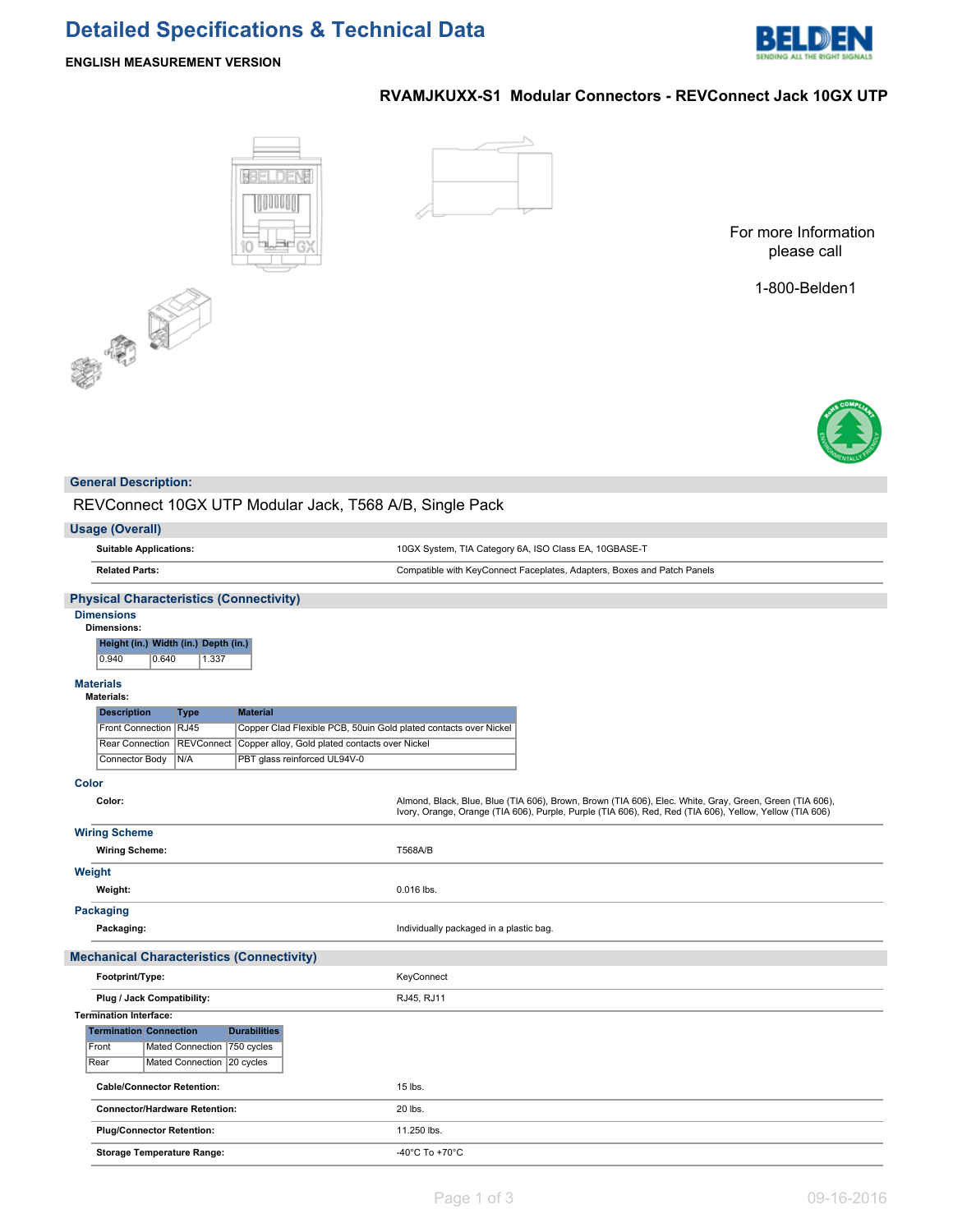# **Detailed Specifications & Technical Data**



## **ENGLISH MEASUREMENT VERSION**

# **RVAMJKUXX-S1 Modular Connectors - REVConnect Jack 10GX UTP**

| Installation Temperature Range:                                  | $-10^{\circ}$ C 10 $+60^{\circ}$ C                                                                                                                                        |
|------------------------------------------------------------------|---------------------------------------------------------------------------------------------------------------------------------------------------------------------------|
| <b>Operating Temperature Range:</b>                              | $-10^{\circ}$ C To $+60^{\circ}$ C                                                                                                                                        |
| <b>Tool Compatibility:</b>                                       | REVConnect Termination Tool (p/n RVUTT01)                                                                                                                                 |
| <b>Applicable Specifications and Agency Compliance (Overall)</b> |                                                                                                                                                                           |
| <b>Applicable Standards &amp; Environmental Programs</b>         |                                                                                                                                                                           |
| <b>UL Rating:</b>                                                | $UL94V-0$                                                                                                                                                                 |
| <b>IEEE Specification:</b>                                       | Power Over Ethernet (PoE) IEEE 802.3at type 1 and 2 (up to 30W), IEEE802.3bt/D1.7 type 3 and 4 (up to<br>100W), CISCO UPOE (up to 60W), Power over HDBaseTTM (up to 100W) |
| EU Directive 2002/95/EC (RoHS):                                  | Yes                                                                                                                                                                       |
| EU RoHS Compliance Date (mm/dd/yyyy):                            | 07/01/2006                                                                                                                                                                |
| MII Order #39 (China RoHS):                                      | <b>EUP 50</b>                                                                                                                                                             |
| <b>Telecommunications Standards:</b>                             | Category 6A - TIA 568.C.2, Category 6A - ISO/IEC 11801:2002 Ed.2                                                                                                          |
| <b>Safety Listing:</b>                                           | c(UL)us Listed                                                                                                                                                            |
| <b>Other Specification:</b>                                      | UL 1863, IEC 60603-7, FCC part 68-F                                                                                                                                       |
| <b>Suitability</b>                                               |                                                                                                                                                                           |

**Suitability - Indoor:** Yes - Indoor

## **Transmission Characteristics (Connectivity)**

**Mated Connection Table 1:**

| Frequency<br>(MHz) | Max.<br><b>Insertion Loss</b><br>TIA* (dB) | Max.<br><b>Insertion Loss NEXT</b><br>Belden** (dB) | Min.<br>$TIA*$ (dB) | Min.<br><b>NEXT</b><br>Belden** (dB) TIA* (dB) | Min.<br><b>FEXT</b> | Min.<br><b>FEXT</b><br>Belden** (dB) |
|--------------------|--------------------------------------------|-----------------------------------------------------|---------------------|------------------------------------------------|---------------------|--------------------------------------|
| 1.000              | 0.100                                      | 0.050                                               | 75,000              | 77.000                                         | 75,000              | 80,000                               |
| 4.000              | 0.100                                      | 0.050                                               | 75,000              | 77.000                                         | 71.100              | 75.100                               |
| 8.000              | 0.100                                      | 0.050                                               | 75.000              | 77.000                                         | 65.000              | 69.000                               |
| 10.000             | 0.100                                      | 0.050                                               | 74.000              | 77.000                                         | 63.100              | 67.100                               |
| 16,000             | 0.100                                      | 0.060                                               | 69.900              | 72.900                                         | 59.000              | 63.000                               |
| 20.000             | 0.100                                      | 0.070                                               | 68,000              | 71.000                                         | 57.100              | 61.100                               |
| 25.000             | 0.100                                      | 0.080                                               | 66.000              | 69.000                                         | 55.100              | 59.100                               |
| 31.250             | 0.110                                      | 0.090                                               | 64.100              | 67.100                                         | 53.200              | 57.200                               |
| 62.500             | 0.160                                      | 0.140                                               | 58.100              | 61.100                                         | 47.200              | 51.200                               |
| 100.000            | 0.200                                      | 0.180                                               | 54.000              | 57.000                                         | 43.100              | 47.100                               |
| 200.000            | 0.280                                      | 0.260                                               | 48.000              | 51.000                                         | 37.100              | 41.100                               |
| 250.000            | 0.320                                      | 0.300                                               | 46.000              | 49.000                                         | 35.100              | 39.100                               |
| 300.000            | 0.350                                      | 0.330                                               | 42.900              | 46.700                                         | 33.600              | 37.600                               |
| 400.000            | 0.400                                      | 0.380                                               | 37.900              | 42.900                                         | 31.100              | 35.100                               |
| 500.000            | 0.450                                      | 0.430                                               | 34.000              | 40.000                                         | 29.100              | 33.100                               |
| 625.000            |                                            | 0.480                                               |                     | 37.100                                         |                     | 31.200                               |

#### **Mated Connection Table - Footnote:**

| * TIA/EIA-568-C.2 Category 6A Standard.                                         |
|---------------------------------------------------------------------------------|
| ** Worst-case performance for a 10GX mated connection using 10GX modular plugs. |

## **Mated Connection Table 2:**

| <b>Frequency</b><br>(MHz)                                                    | Min.<br><b>Return Loss</b><br>TIA* (dB) | Min.<br><b>Return Loss</b><br>Belden** (dB) TIA* (dB) | Min.<br><b>PSANEXT</b> | Min.<br><b>PSANEXT</b><br>Belden** (dB) TIA* (dB) | Min.<br><b>PSAACRF</b> | Min.<br><b>PSAACRF</b><br>Belden** (dB) | Min.<br><b>Balanced TCL</b><br>$TIA*$ (dB) | Min.<br><b>Balanced TCL</b><br>Belden** (dB) |
|------------------------------------------------------------------------------|-----------------------------------------|-------------------------------------------------------|------------------------|---------------------------------------------------|------------------------|-----------------------------------------|--------------------------------------------|----------------------------------------------|
| 1.000                                                                        | 30.000                                  | 34.100                                                | 70.500                 | 72.000                                            | 67.000                 | 72.000                                  | 40.000                                     | 45.000                                       |
| 4.000                                                                        | 30.000                                  | 34.100                                                | 70.500                 | 72.000                                            | 67.000                 | 72.000                                  | 40.000                                     | 45.000                                       |
| 8.000                                                                        | 30.000                                  | 34.100                                                | 70.500                 | 72.000                                            | 67.000                 | 72.000                                  | 40.000                                     | 45.000                                       |
| 10.000                                                                       | 30.000                                  | 34.100                                                | 70.500                 | 72.000                                            | 67.000                 | 72.000                                  | 40.000                                     | 45.000                                       |
| 16.000                                                                       | 30.000                                  | 34.100                                                | 70.500                 | 72.000                                            | 67.000                 | 72.000                                  | 40.000                                     | 45.000                                       |
| 20.000                                                                       | 30.000                                  | 34.100                                                | 70.500                 | 72.000                                            | 67.000                 | 72.000                                  | 40.000                                     | 45.000                                       |
| 25.000                                                                       | 30.000                                  | 34.100                                                | 70.500                 | 72.000                                            | 67.000                 | 72.000                                  | 40.000                                     | 45.000                                       |
| 31.250                                                                       | 30.000                                  | 34.100                                                | 70.500                 | 72.000                                            | 67.000                 | 72.000                                  | 38.100                                     | 45.000                                       |
| 62.500                                                                       | 30.000                                  | 34.100                                                | 70.500                 | 72.000                                            | 67.000                 | 72.000                                  | 32.100                                     | 39.100                                       |
| 100.000                                                                      | 28.000                                  | 30.000                                                | 70.500                 | 72.000                                            | 67.000                 | 72.000                                  | 28,000                                     | 35.000                                       |
| 200.000                                                                      | 22.000                                  | 24.000                                                | 64.500                 | 66,000                                            | 61.000                 | 66.000                                  | 22.000                                     | 29.000                                       |
| 250.000                                                                      | 20.000                                  | 22.000                                                | 62.500                 | 64.000                                            | 59.000                 | 64.000                                  | 20.000                                     | 27.000                                       |
| 300.000                                                                      | 18.500                                  | 20.500                                                | 61.000                 | 62.500                                            | 57.500                 | 62.500                                  | 18.500                                     | 25.500                                       |
| 400.000                                                                      | 16.000                                  | 18,000                                                | 58.500                 | 60.000                                            | 55.000                 | 60.000                                  | 16.000                                     | 23.000                                       |
| 500.000                                                                      | 14.000                                  | 16.000                                                | 56.500                 | 58.000                                            | 53.000                 | 58.000                                  | 14.000                                     | 21.000                                       |
| 625.000                                                                      |                                         | 13,000                                                |                        | 56.100                                            |                        | 56.100                                  |                                            | 19.100                                       |
| 1,000 V RMS @ 60 Hz for 1 minute (Signals to Ground)<br>Dielectric Strength: |                                         |                                                       |                        |                                                   |                        |                                         |                                            |                                              |

**Current Rating:** 1.300 A